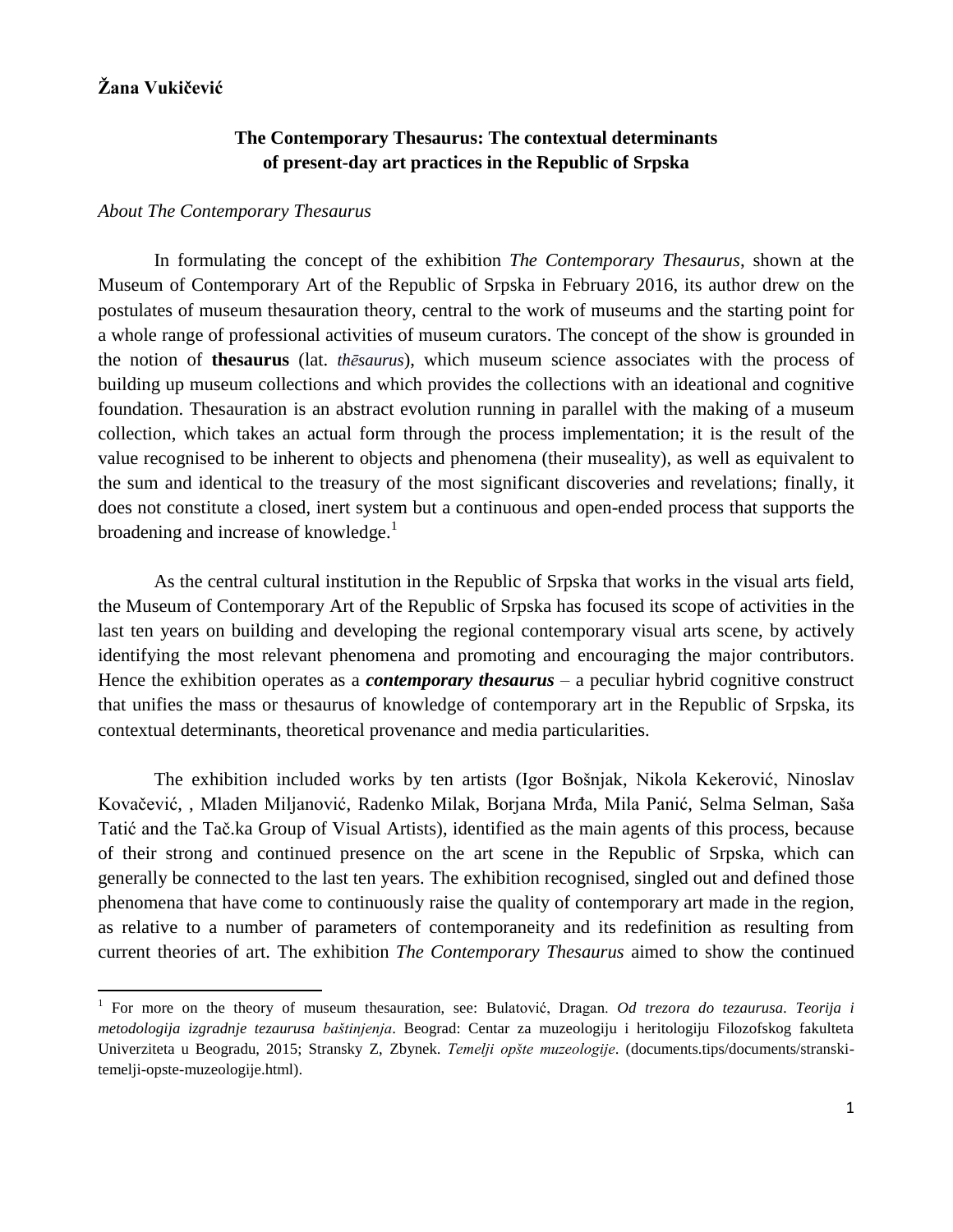existence of this vivid and heterogeneous micro art scene and its growth over a relatively short period of time, marked by a pronounced artistic pluralism and uniqueness of the work of several generations of young artists.

Following the more recent museum trends, this exhibition promoted a more open and democratic approach to cultural heritage and its presentation, adhering to the principle "make a combination and take a risk.ˮ According to this principle, works of art are selected and grouped into blocks around a theme – they are juxtaposed in new and unexpected ways, creating temporary dynamic semiotic clusters (Prajor 2014, 753–754), as illustrated by *Il Palazzo Enciclopedico*, the central international exhibition of the 55th Venice Biennale, held in 2013. This exhibition and the concept that underlay the Biennale were founded on the idea of an imaginary museum containing all of the world's knowledge, i.e., universal, comprehensive knowledge, encapsulating human civilisation in all its infinite diversity and plenitude. Accordingly, the exhibition freely coupled contemporary art with historical artifacts and randomly found objects.<sup>2</sup>

The principle of having unexpected combinations of elements reflected in *The Contemporary Thesaurus* thanks to the inclusion of pieces that formally and "at first glance" did not fit in the ensemble of the selected contemporary works. These pieces were the drawings found on the inside of the WWII memorial on Banj Brdo Hill on the outskirts of Banja Luka. This monumental memorial was made by Antun Augustinčić in 1961, and in the 1980's Ismar Mujezinović decorated its inner walls with scenes from the Second World War based on the sketches made by Ismet Mujezinović, his father. Most of the composition has been ruined and thus irretrievably lost, and can only be partly reconstructed today thanks to the film negatives made by Dušan Momčilović, which have been preserved and are among the few original documents related to this forgotten art composition, locked in the inside of this memorial falling into decay. The film negatives have the potential of "livingˮ documentary material, meaning that they can be reproduced, digitised and presented in new ways in line with the dictates of modern exhibitions, such as the *lightbox* installation showing a selection of battle scenes, soldiers, weaponry, civilians and animals in the hell of warfare, made specifically for this occasion. A complicated process was used to reconstruct the original composition, i.e. join and arrange the prints as fragments of reality, which evidently existed once as they were recorded by a camera, bringing back to life scenes from the past right before the eyes of the viewers and as if across time gaps (Bart 2011, 80–87). Bearing in mind parameters of history, ideology, politics, cultural heritage and a specific territory, the Mujezinović drawings were given the symbolic role of the unifying factor in the process of thesauration of knowledge of the abundant visual arts made in this region.

*History/(Post)-memory/Nostalgia*

l

<sup>2</sup> See: Gioni, Massimiliano and Natalie Bell. *Il Palazzo Enciclopedico*. *55th International Art Exhibition/La Biennale di Venezia, Volume I*. Venice: Marsilio Editori, 2013.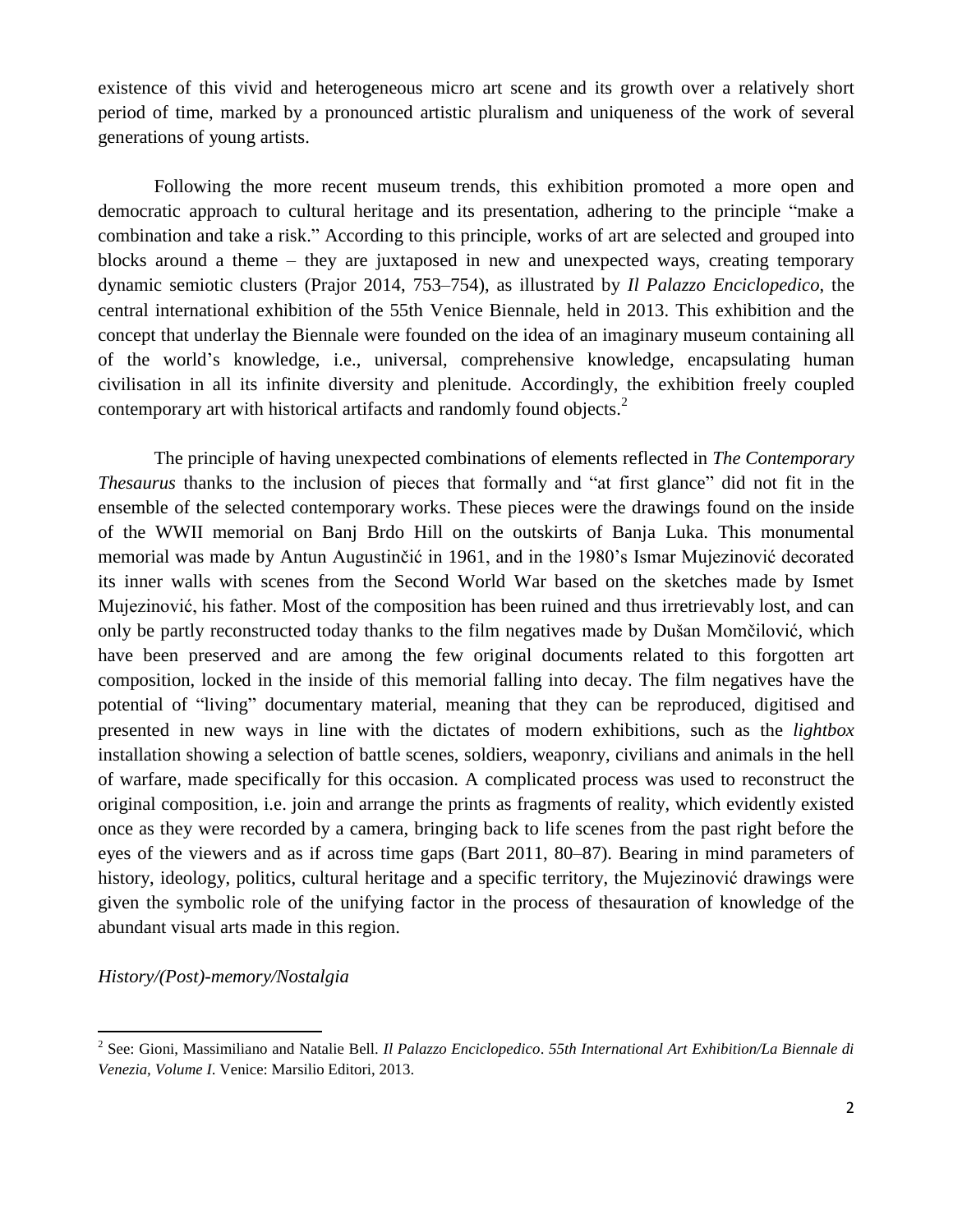Reconsideration of history and the past, most often critical, from the perspective of revision of the "end of communism" through pushing forward the "communist idea" and recollections of life in the socialist Yugoslavia, has been the focus of the contemporary art practice of a great many artists from and/or working in the former Yugoslavia and the region of South East Europe (the Balkans). This interest in the "communist era" and the utopian narratives of the classless communist society has taken the form of a tendency to offer a political and cultural alternative to the contingencies suffered by contemporary society under neoliberal conditions, and is usually the product of disillusionment with the reality of nationalism and capitalism, having emerged as a kind of resistance by the generations that were raised and formed after the collapse of real and selfgoverning socialism, in the circumstances of global transitions in the 1990's and 2000's (Šuvaković 2012, 222–230). The current sentiments in favour of communism are relatable to the phenomenon of "post-communist nostalgia," the various ways in which the communist era is evoked as a period of ostensible stability, optimism and security (Todorova 2010, 1–13). As for how the communist and socialist past has been dealt with by present-day artists in the Republic of Srpska, the process concerns the presence of post-memories in the minds of those "born afterwards," i.e. of second-hand memories constructed by the young generations based on the legacy of the direct, first-hand experience of the past of the actual eyewitnesses, and essentially keeps going the process of articulation of those memories in the collective conscious (Gibbons 2007, 73).

The role of the artist as a second-hand provider of accounts and bearer of post-memories, decoding of the past and projection of memories in response to today's crisis and conflicts are the key points of departure for **Ninoslav Kovačević** in creating his art. Although belonging to a generation born during the actual breakup of socialist Yugoslavia, this artist has given us a series of works (installations, photographs, videos, performances and drawings) that he made applying the appropriation principle, i.e. borrowing from the plethora of notions, symbols and texts that no longer belong to anyone and "quietly lie on the dump of historical waste as the legacy of the communist periodˮ (Groys 2008, 168). The photograph *Corner* was taken by chance, as the artist searched for relics of the past, still present in various aspects and the arena of everyday life of his hometown and country. It shows an almost surreal scene photographed on the roof of a cultural institution in Banja Luka in 2014, a discarded bust of Josip Broz Tito, his face turned to the wall (cornered). The work *Ideological Imprint* consists of photographs documenting a performance Kovačević staged during the *Ars Kozara* festival in 2012, during which he lay still on the ground, naked to the waste and exposed to the strongest imaginable UV radiation. The performance referenced the famous performance by Dennis Oppenheim, who also lay in the sun, with an open book on his chest as the only protection against the sunrays; in his performance, Kovačević used a copy of the children's picture book called *Kozara* published in 1980 as part of the Bambi Lektira reader series. The regime published this kind of literature with the goal of infecting even the youngest with its ideology and propaganda; this picture book in particular could still be found and was available in the early 1990's, when the artist was growing up. He stumbled upon the actual picture book used in the performance years later, while rummaging through the books withdrawn from the collection of the National and University Library in Banja Luka. The power of the picture book to leave an indelible imprint on the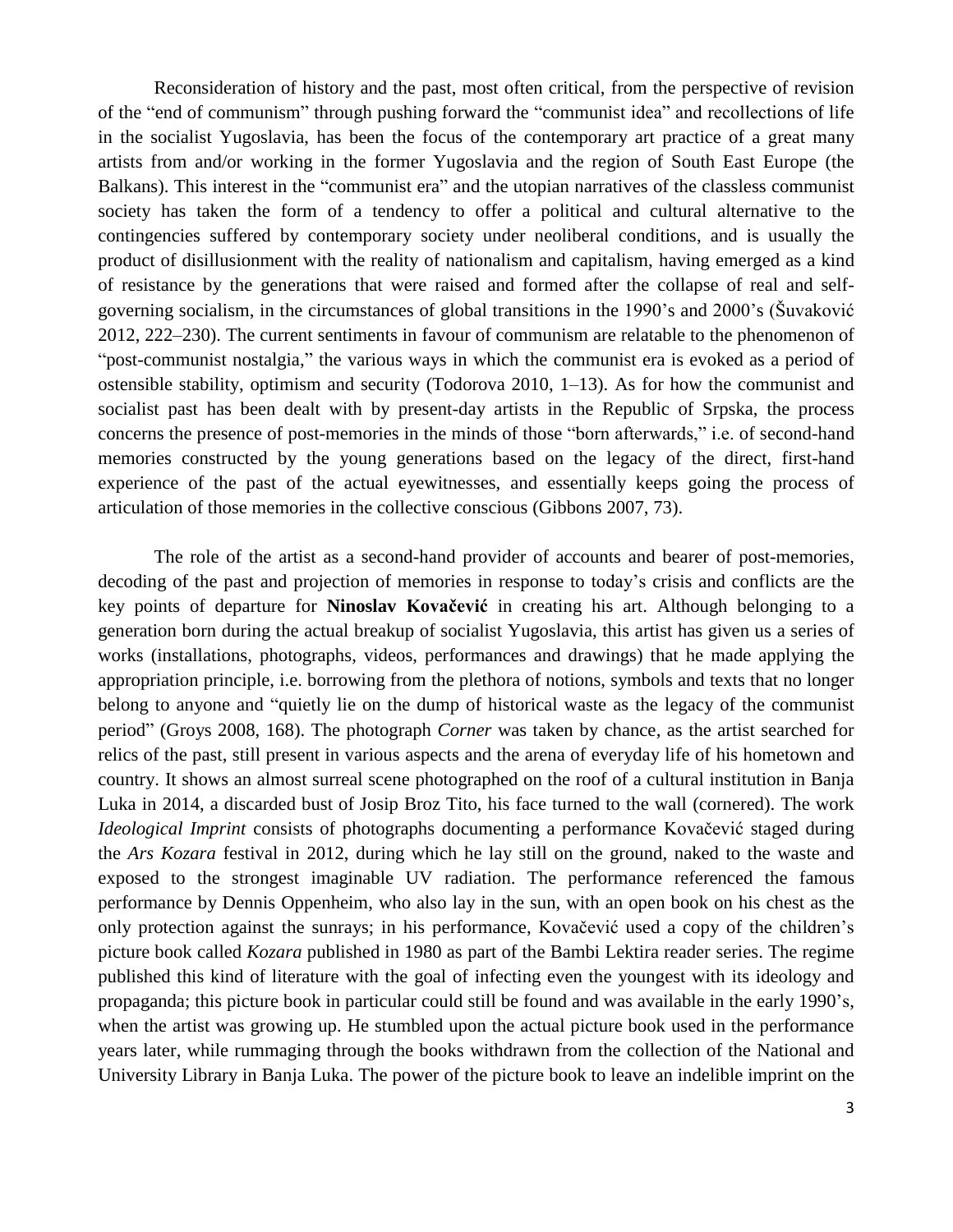memory and shape the beliefs of young generations, including the artist himself, is equated in the performance with the intensity of solar radiation leaving a physical mark on a person's skin. The conceptual framework of the performance also inspired and allowed the artist to make the series of drawings *Archive of Remembrance* (2014), in which he combined life-like scenes of war violence with World War II battle cries, based on the illustrations and text in the picture book, which is entirely inappropriate for children, according to today's pedagogical norms. The drawings are on several layers of overlapping sheets of tracing paper, with the drawings on successive sheets partly covering those on the sheets below, and together they represent a transparent compositional whole. The attempt to cover these inappropriate scenes corresponds to the process of suppression or archiving of memories.

Also interpretable using the discourse of the art of remembrance is *The Ars Kozara Outdoor Art Laboratory*, a project initiated and staged by the **Tač.ka Group of Visual Artists** (Nemanja Čađo, Dajan Špirić, Dragan Inđić and Biljana Banović). This art event has taken place on Mount Kozara near Prijedor since 2007 and is the result of the four artists' efforts to put on the map, help emancipate and revitalise a small and underdeveloped community that is their hometown, by cannily incorporating its greatest asset into contemporary art, resulting in an international event that is unique in the region and that has attracted artists from around the world. Conceived as an outdoor art laboratory, *Ars Kozara* is a festival during which artists gather together, over a period of several days, at special places across the Kozara National Park, well-known for its thick vegetation and abundant wildlife. The artists create pieces of art using the materials they find on the spot and then leave them right there where they made them, exposed to the elements and allowed to fall apart. The concept underlying *Ars Kozara* can be associated with the *Art in Nature* activities and reinterprets that behind the *Land Art* movement back in the 1960's. It brings together nature and art, and the artworks created are relatively short-lived, easily decay, and are also allowed to decompose; it is entirely uncommercial and challenges the way most contemporary art is market-dependent and promoted through an institutional network. Importantly, the concepts behind the works created outdoors during this event often directly or indirectly relate to Mount Kozara as a site of historical, political and cultural memory, i.e. they are created as visual articulations of the so-called loan memory (Hranova 2014, 233–250). The contemporary art made during the *Ars Kozara* festival inevitably means the participating artists know or get to learn about the dominant historical context of the venue they are at, which has to do with the WWII anti-fascist liberation movement and resistance to the aggressor. A great many human lives were lost at that time, and to commemorate that loss, the SFRJ authorities built a monumental memorial complex, designed by Dušan Džamonja, in the central part of the Kozara National Park in 1972.

The *Transformers* video by **Igor Bošnjak** (2015) is one of the most recent examples of appropriation in contemporary art of recognisable and well-known symbols of the region's communist and socialist past. The video shows the monumental Tjentište Memorial, part of the Valley of Heroes Memorial Complex, designed by Miodrag Živković and erected in 1971, which commemorates the River Sutjeska Battle, one of the most fierce, bloodiest and greatest battles of the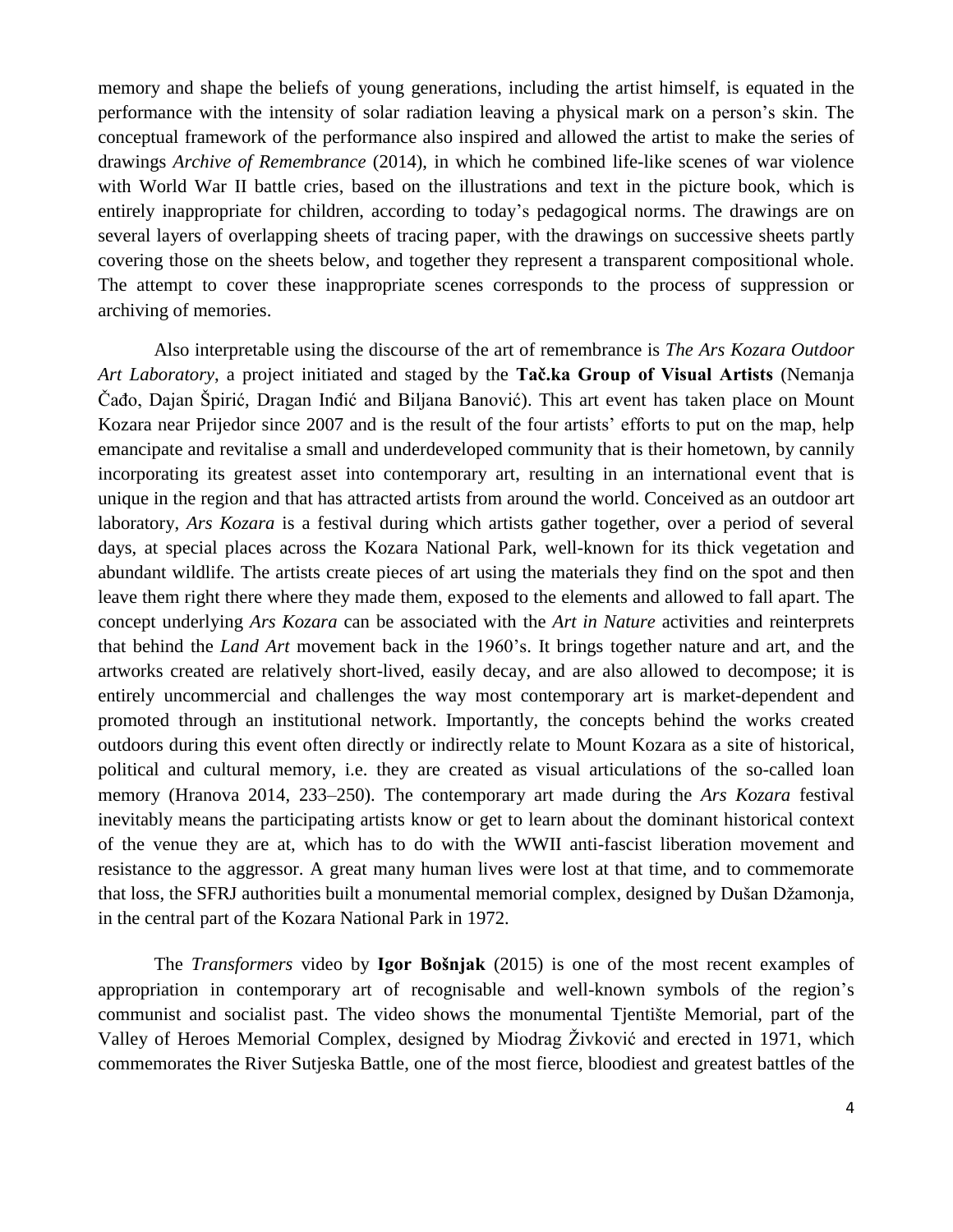Yugoslav People's Liberation War. Once a world-famous tourist destination, this memorial ensemble has shared the fate of all the other gigantic modernist structures of this kind – the forgotten relics of a past ideology that recognised the potential of the visual arts as a *par excellence* communication channel capable of reaching the masses. Nevertheless, these colossal symbols of resistance to fascism still fascinate the visitor, like in the years immediately after they were built, with their intriguing, almost futuristic shapes and the special ambient quality obtained by inserting artworks in landscape, which is why they often provide inspiration for all sorts of projects in the field of popular culture.<sup>3</sup> In his video Bošnjak draws a parallel, at the aesthetic-visual and formalassociative levels, between the Tjentište Memorial and the Transformers, an international media franchise launched in 1984 with the manufacturing of the famous transforming toy robots, which includes comic books, video games, cartoons and feature films. According to the artist, in his video he plays with visual codes and significations and questions the identity of the designer of the visual identity of the Transformers.

#### *The realism of lived experiences/Trauma/Identity*

l

Any account of how and under what conditions the contemporary art scene in the Republic of Srpska came into being has to take into consideration the extremely complex social and political reality of Bosnia and Herzegovina in the last twenty years or more. The transformations that Bosnian and Herzegovinian society has undergone – marked by political turmoil that began with the breakup of the SFRJ, territorial as well as ideological and political, which resulted in the breakout of civil war that lasted several years and ended with the signing of the Dayton Agreement and the reestablishment of a highly complex political system in the country, one that has made coexistence possible – are the primary contextual determinants that essentially marked all the development processes in the country, with the consequence of activities in the domain of culture and art taking different paths and developing independently in the Republic of Srpska and the Federation of Bosnia and Herzegovina. Given the different timelines, special local characteristics and conditions in which art emerged and has been made in the country's two entities, it is possible to identify two micro art scenes in Bosnia and Herzegovina established independently from one another, whose standpoints in terms of the work mode and interrelations within this common matrix remain undefined and insufficiently determined. The contemporary art made in Bosnia and Herzegovina, i.e. across the country, has been created, ever since it first appeared, as a direct consequence of these social and political transformations; it is thus inseparable from considerations of the trauma of war and shattered personal identity that it resulted in, i.e. the vital question arising from the direct experience of living in post-war Bosnia and Herzegovina, split into entities and caught in the grip of transition to democracy and neoliberalism (Vukičević 2012, 65–70).

<sup>&</sup>lt;sup>3</sup> The unique setting of the Tjentište Memorial served as the *mise en scène* for making music videos not only of local bands, but also of the popular Brazilian rock band Fresno.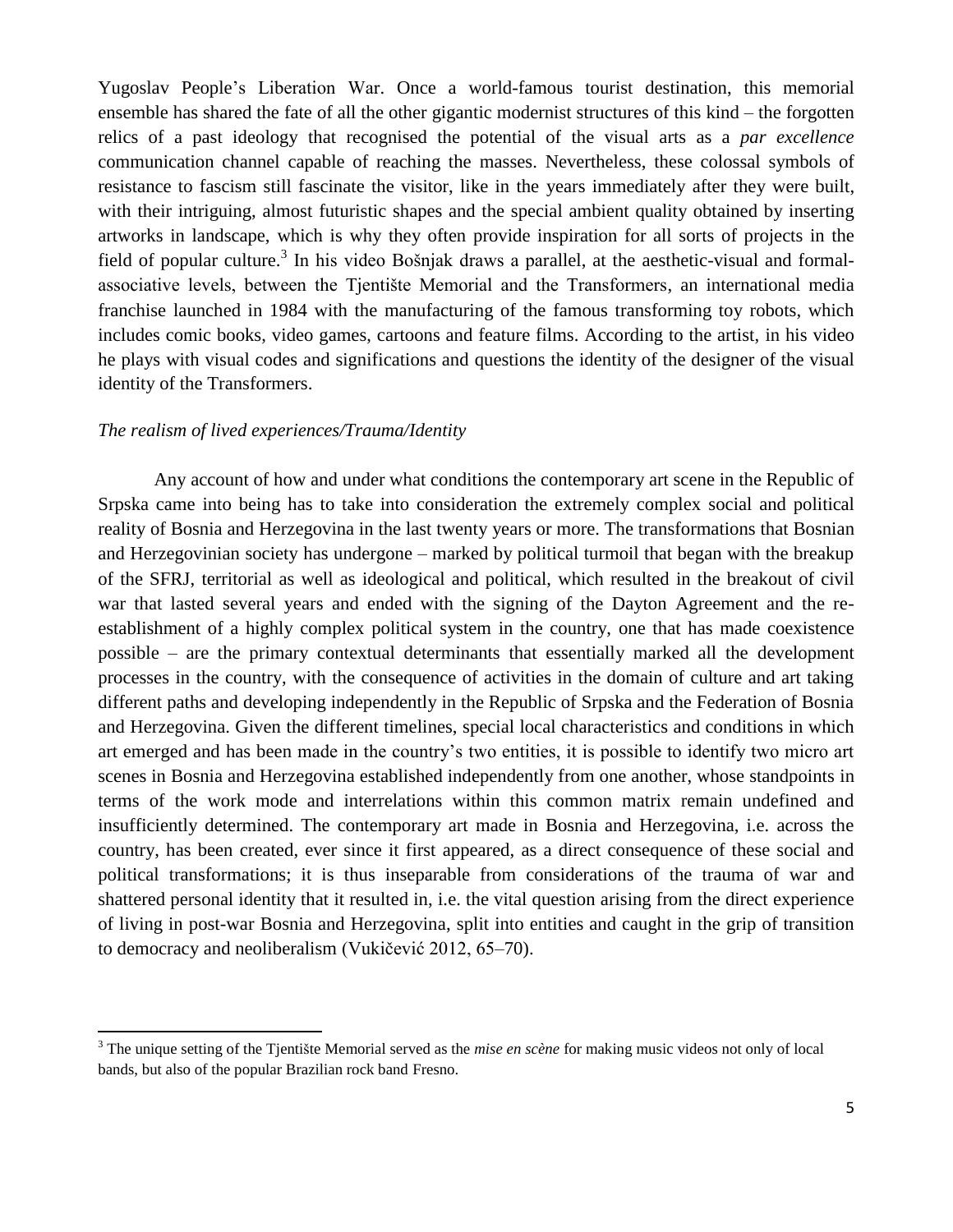It is precisely the "realism of lived experiences"<sup>4</sup> that provided the framework for a number of artists close in age, who are the earliest representatives of contemporary visual arts in the Republic of Srpska after 2000 and the majority of whom are concentrated in Banja Luka as the regional culture hub, to define the concepts that served them as starting points for their art.<sup>5</sup> These young artists were aware of the need to position themselves in relation to the complex parameters of the time and space in which they live and to set up a new model of work within the frame of reality as it is. The theoretical foundations of this sort of relational art touch upon the very domain of interpersonal relationships and their social context; communication processes and interaction with an audience in connection with an aesthetic experience offered are also of interest to the field of the relational. In other words, the fact that works of art are socially transparent has formed a basis for dialogue and stands as testimony to fundamental transformations in aesthetic, cultural and political aspirations and tendencies in art.<sup>6</sup>

The lived experience of war – a constant traumatising both the collective and individual conscious of the people living in Bosnia and Herzegovina – has dominated the thematic range explored by these artists, and is basically their way of confronting psychological trauma, which they have tried to overcome by using a range of art strategies. On that account, the fact is that even after so many years since the signing of the peace accords, Bosnian-Herzegovinian society has seen a systematic political and ideological exploitation of war narratives in the form of one-sided interpretations of the recent past and accusations of responsibility for the war, as well as the equating of victims with villains and defining and redefining these two roles in society. It is possible to claim that the substance of these artists' existential experience of growing up and of the reality of life as lived in Bosnia and Herzegovina in the 1990's was consciously incorporated in the context of art and resulted in the appearance of different forms of "terrorealism," i.e. works of art infected and contaminated with this experience of reality, which can hardly leave any audience neutral or gullible.<sup>7</sup>

We find the role and power of the media images created to "tell the truth" and construct the public perception of the armed conflict in Bosnia and Herzegovina problematised in **Radenko Milak**'s *Blow Up* (2016), a work which supervened on the concept of a series of oil paintings made by the same artist called *And What Else Did You See? – I Couldn't See Everything* (2010). The artist

l

<sup>&</sup>lt;sup>4</sup> South-African artist, critic and curator Kendell Geers coined the term "the realism of lived experience" to denote the contemporary art made in the so-called Thrid World countries, illustrating it with the work of Milica Tomić, presented as the Pavilion of Serbia and Montenegro in the 50th Venice Biennale in 2003 (see: Geers, Kendell. *The Work of Art in the State of Exhile*. http://kendellgeers.com/library/texts/328). The same term has been used to commonly refer to the art made in Bosnia and Herzegovina since the late 1990's (see: Blažević 2007).

<sup>&</sup>lt;sup>5</sup> See: Blažević, Dunja, Sarita Vujković i Nebojša Milenković. *Međuprostor/Interspace*. Banja Luka: MSURS, 2007.

<sup>6</sup> See: Burio, Nikolas. *Relaciona estetika*. (documents.tips/documents/nikolas-burio-relaciona-estetika.html).

<sup>7</sup> See: Geers, Kendell. *The Work of Art in the State of Exhile*. (http://kendellgeers.com/library/texts/328Kendell Geers).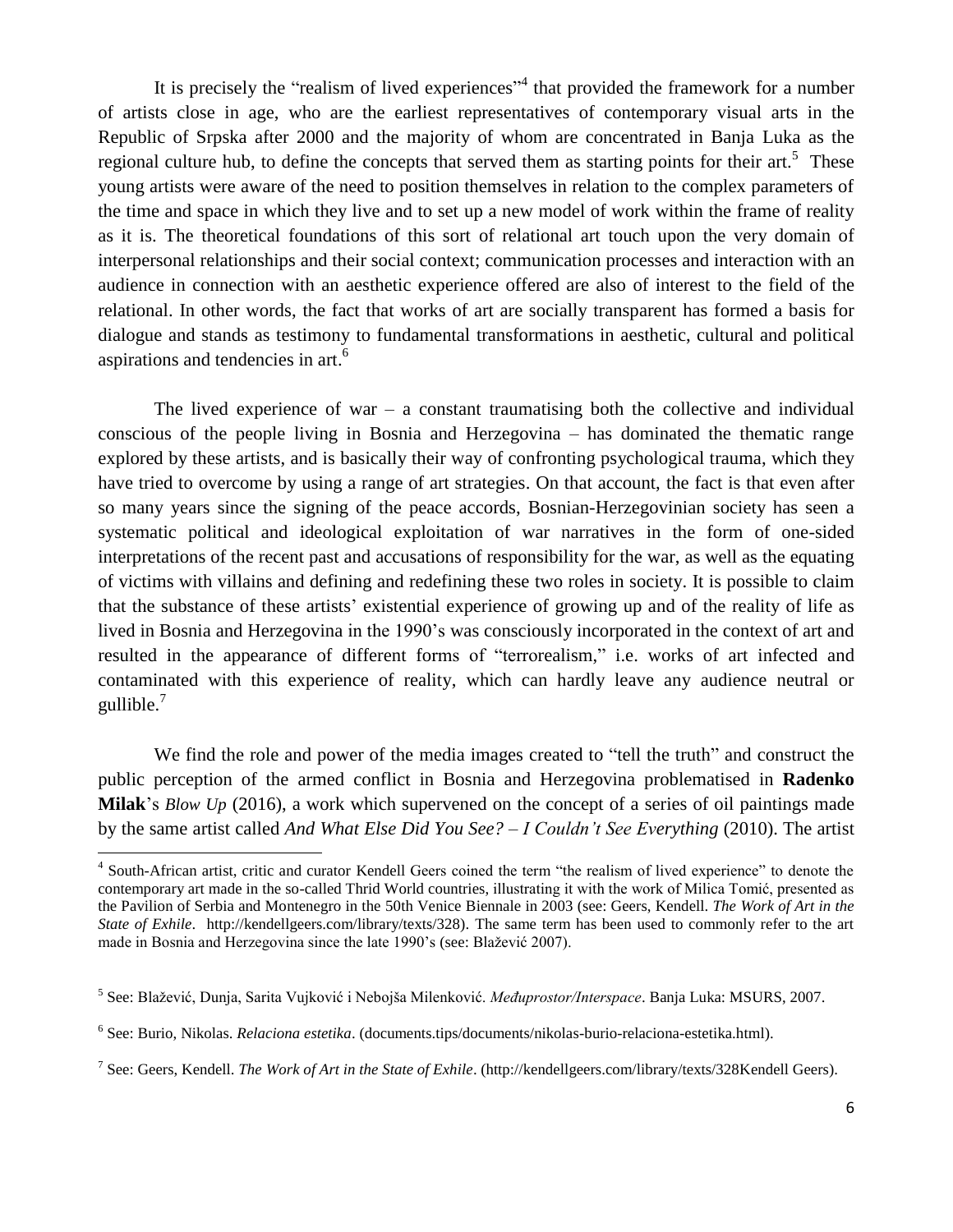incorporated motifs from the photographs taken in Bijeljina by the U.S. photographer Ron Haviv back in 1992 in both *Blow Up* and the mentioned series of oils; they are scenes showing the brutality of the "Tigersˮ paramilitaries against non-Serb civilians, seen by the whole world as proof of one of the worst atrocities that took place in the region. Choosing to reproduce these scenes of terror and bring them back to life in a series of paintings years after the actual events is obviously part of the artist's personal efforts to confront the trauma of war, and also his way of bringing under scrutiny the collective guilt of the peoples of Bosnia and Herzegovina, whose coexistence in this region is still burdened by numerous contentious issues, with that of the responsibility for war crimes often leading to bitter accusations, vehement denial or outright rejection (Dimitrijević 2012, 42–50). On the other hand, this brings up the question of the power of the media to manipulate the truth in event reporting; as much as a photograph may document a moment and what one sees, it is always taken at an angle and shows only a piece of the puzzle, essentially remaining incomplete and vulnerable to simplistic interpretation. The artist is interested, "simultaneously, in the nature of the tragic armed conflict and of the media-distributed perception of events in the field of contemporary ʻculture' (...) The sea of images brought to us by the media immobilises our ability to establish and know the truth, and we stop believing what we see. This reveals deliberate manipulation, whereby documentarity is transposed into political mystification, with fiction offered instead of the truth. The aesthetics of terror, factography, suffering, stories and images meant to manipulate and the multiply conditioned mediation of significations render the visible world of media images unreliable, and contemporaneity an unstable, unreliable and manipulative set of perceptions" (Suvaković 2012, 26– 27). The large-size painting *Blow Up* (*blow up* can mean both to enlarge or expand, and to detonate or bomb) is really an enlarged detail from a photograph – a dried blood puddle on pavement, as a tangible *corpus delicti*, which was zoomed in several times until it became an abstract blotch, i.e. crime evidence expanded and inflated to disappearance.<sup>8</sup> Milak's artistic deliberations move along the fine line between abstraction and representation, photography and painting, and deal with the political potential of abstract images in the digital era lived by a world drowning in an ocean of information poured out by the media. This artwork is based on an assumption that watching abstract images or pictures means looking at that which is visible in a painting or photograph as much as contemplating that which has been omitted (Eichler 2011, 7, 10).

The reality of Bosnian-Herzegovinian society – racked with inter-ethnic identity trials and tribulations (with the identity of the local inhabitant being primarily ethnic or national) and embodied in such absurdities and contradictions as those concerning the fundamental issues of language and alphabet – is reflected in the work *BHS* (2010) by **Igor Bošnjak**. This video deals with language as an instrument for showing and highlighting the differences and sameness of the three constitutive peoples of Bosnia and Herzegovina. It is based on the theoretical postulates of identity according to which "...the real essence of true identities resides in issues connected to the use of the resources of history, language and culture in the process of becoming, rather than in the process of

l

<sup>&</sup>lt;sup>8</sup> According to the artist, this work references the feature film of the same name made by the Italian director Michelangelo Antonioni in 1966.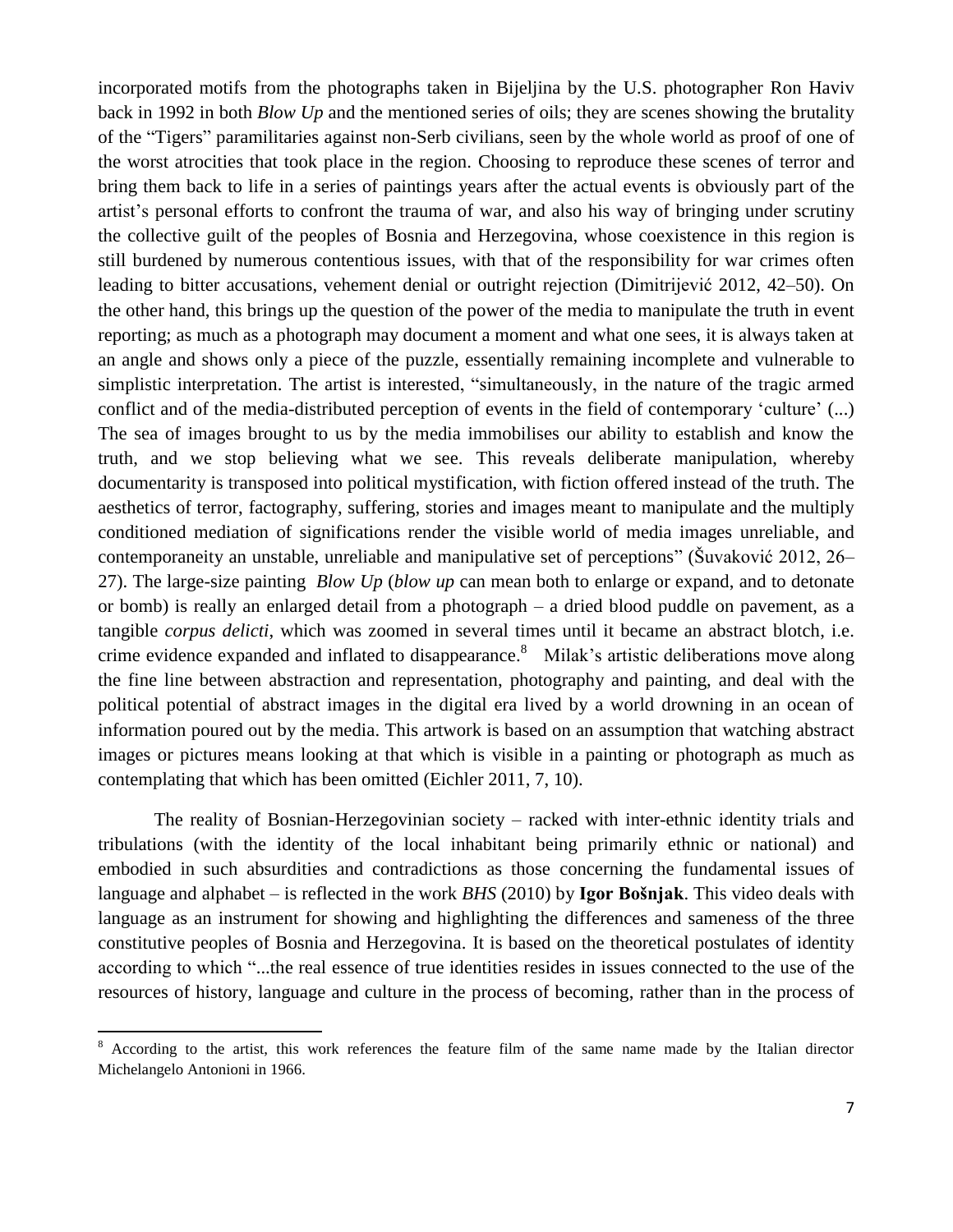being: not ʻwho we are' or ʻwhere we come from,' but rather what we might become, how we are represented and how that affects our self-representation. Therefore, the forging of identities is part of representation and does not occur beyond it" (Hall 2001). Consistent with the processes of creation and promotion of national identities – Bosniak, Croatian and Serbian – what was once the Serbo-Croatian or Croato-Serbian language became three languages, based on minimal and essentially travestied differences, whose presence in the public domain has become the standard proper manner of showing political correctness, often taken to absurdity. The sign language is a case in point: several years ago, a television channel said it needed three interpreters, one for each of the three languages spoken in Bosnia and Herzegovina, to interpret shows for the hearing and/or speech impaired. In his work Bošnjak re-enacts or repeats this situation, by showing three interpreters simultaneously interpreting for the hearing and/or speech impaired, thus effacing and removing all inter-ethnic differences, simply by the state of things, and highlighting the grotesqueness of this kind of linguistic manipulation, which he experiences as extremely restrictive and repressive.

Shattered and fragmented identities, as built with the help of divergent and antagonistic discourses, practices and attitudes, also reflect in the existence of two alphabets, Latin and Cyrillic, officially in use in Bosnia and Herzegovina. The equality and mandatory use of both scripts by government institutions serves as another public display of ethnic equality. Given the situation in the country and its division into entities after the war, selecting or using one of the scripts rather than the other is most often seen as an indication of correctness or (in)appropriateness, or may be deemed completely incorrect, depending on the entity one is in. *Write Yourself... Erase Yourself...* (2010) by **Borjana Mrđa** is a video in which the artist writes and erases her name on a piece of paper, while alternating between the two alphabets. The mechanical action of writing and erasure gradually gains in intensity and aggressiveness, and the artist eventually tears the paper. In this case, the alphabet is seen as one of the key determinants of the personal identity of someone who invariably uses both scripts and thinks of it as something natural. However, in Bosnia and Herzegovina's new political reality, using one script rather than the other has served to exaggerate differences and become an instrument for showing one's ethnicity. This duality has been a cause of identity confusion, and the artist's rapid and emphatic writing and erasure is like a physical manifestation of introspection. The objects remaining after this dramatic auto-analytical act, its inanimate witnesses – the piece of paper, rubber and pencils (used-up, deformed, "wounded") – were put together by the artist to form the work *Identity Crisis* (2011). The message really conveyed by Mrđa's work is that "... 'belonging' and ʻidentity' are not carved in stone or enjoy a life-time warranty; they are absolutely negotiable and can be recalled; our decisions, the steps we take, the way we act – and how resolved we are to stand firm through it all – are the factors that decide when it comes to these two things" (Bauman 2009,  $16-17$ ).

Ever since **Mladen Miljanović** first appeared on the art scene in the mid-2000's, he has implemented a series of special art strategies grounded in autobiographical narratives and highly introspective and deliberate processes of transformation from soldier to artist and of transplanting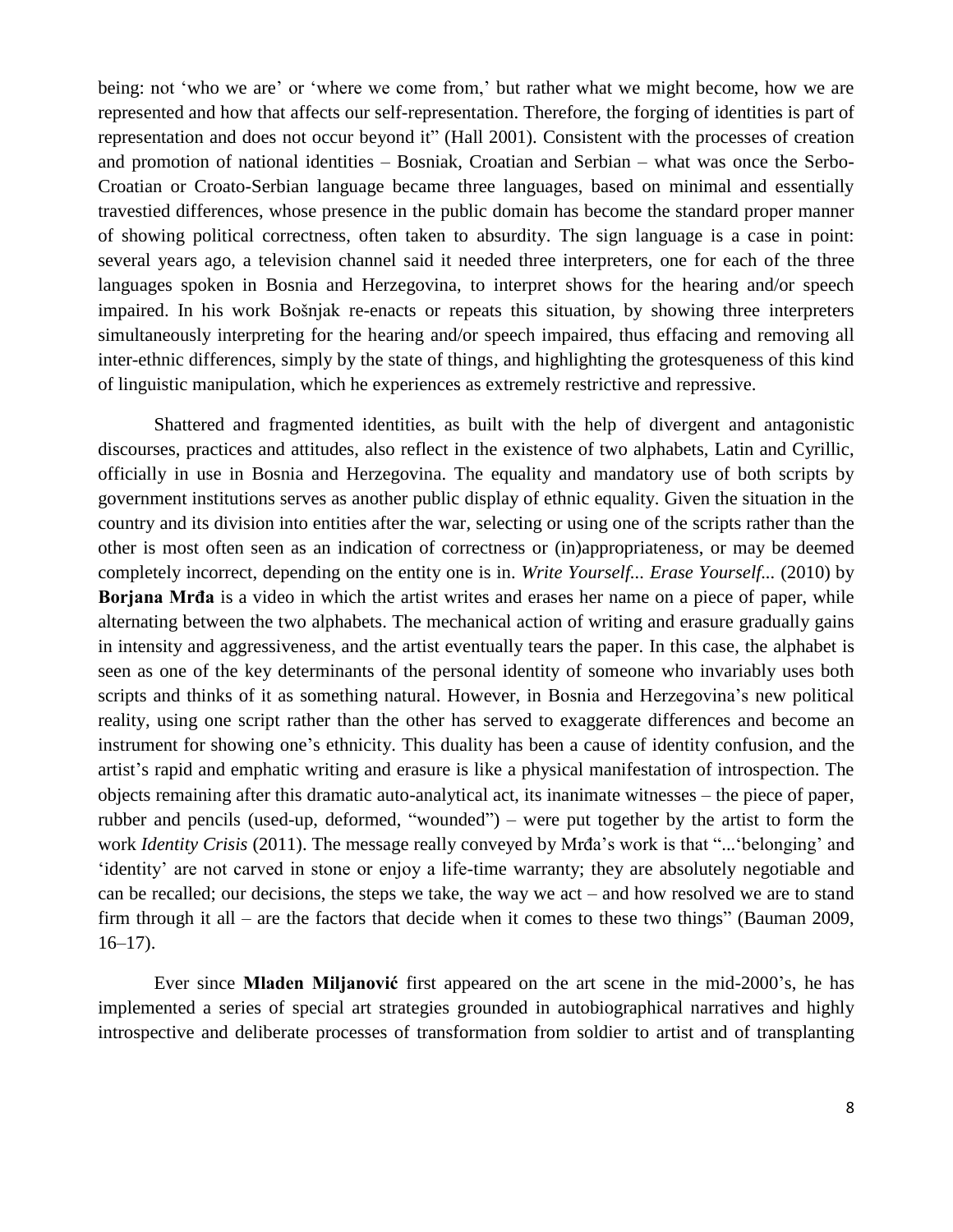militaristic codes to the coordinate system of the visual arts. 9 The fact he started as an outsider, as someone who came from Bosnia – a country on the geopolitical, social, economic and cultural margins of the world – ghettoised, conservative, racked by internal conflicts and impoverished – surely provided him with impetus to leave the isolation of the local scene and infiltrate himself into the international one. After elaborating plans to "invade" art centres around the world (New York, London, Graz, Verona, Philadelphia, Hégenheim, etc.), Miljanović engaged in direct action and "occupiedˮ them with his art, heavily drawing on his knowledge of the science of military strategy, thus engaging in "acts of art terrorism." In drawing this parallel, the artist proposed the hypothesis that in contrast to the *mainstream* system of art as it exists in the West, basically a system of domination and power, the world is experiencing "art terrorism," threatening to dismantle the entire domination system, with artists everywhere now ready to join in (Bodrijar 2007, 11). Miljanović consciously assumed the role of aggressor and purposely and repeatedly cast himself in it through his performance of art, in an obvious attempt to recover from the trauma of shattered personal identity and deconstruct the imposed negative public perception of the ethnic community he belongs to and the entity he comes from.

Several years later, territorial identity – as well as individual and collective identities usually associated with it – were still this artist's chosen frame of reference, except that now his approach changed to become more analytical, purified and relieved of the previously present process of trauma sublimation. Miljanović participated in the  $55<sup>th</sup>$  Venice Biennale in 2013, and by doing so, he not only officially moved from the margins of international culture and art as an individual artist, but he also accomplished the same thing for all contemporary art created in Bosnia and Herzegovina. The Museum of Contemporary Art of the Republic of Srpska started an initiative to endorse a participation model for the Pavilion of Bosnia and Herzegovina in the Biennale after a ten-year gap, and Mladen Miljanović's project *The Garden of Delights* was chosen to represent the country. <sup>10</sup> The project is an impressive composition consisting of several pieces (*The Garden of Delights*, *A Stone Garden*, *Fragments of Wishes*, *Flying – Perspective – Sign*, *A Sweet Symphony of Absurdity* and *The Pressure of Wishes*) which Miljanović made by continuing to employ the skills and knowledge he acquired long before taking on the "aura of a professional artist" – a headstone carving technique, in which drawings are engraved on marble slabs. He intentionally chose a most peculiar, unorthodox art medium and a type of headstone typically found in the Balkans, and created his most important, complex and coherent work of art to date to show to the world what his country really is like. Indeed, the centrepiece – a majestic triptych that conceptually and formally evokes Hieronymus Bosch's famous *The Garden of Earthly Delights* – is a miniature representation of that far-off "imaginary" Bosnia, built on contradicting mentalities, cultural diversity and the absurd life of the individual, constantly wrenched between great expectations, real enjoyment and mere survival, of which the last is the only truly feasible option. Combining people's authentic typological perceptions

 $\overline{\phantom{a}}$ 

<sup>9</sup> See: Miljanović, Mladen. *U službi umjetnosti*, Banja Luka: Besjeda, 2010.

<sup>10</sup> See: Vujković, Sarita. *The Garden of Delights*. *Pavilion of Bosnia and Herzegovina/55th International Art Exhibition* 

*<sup>–</sup> La Biennale di Venezia*. Banja Luka: MSURS, 2013.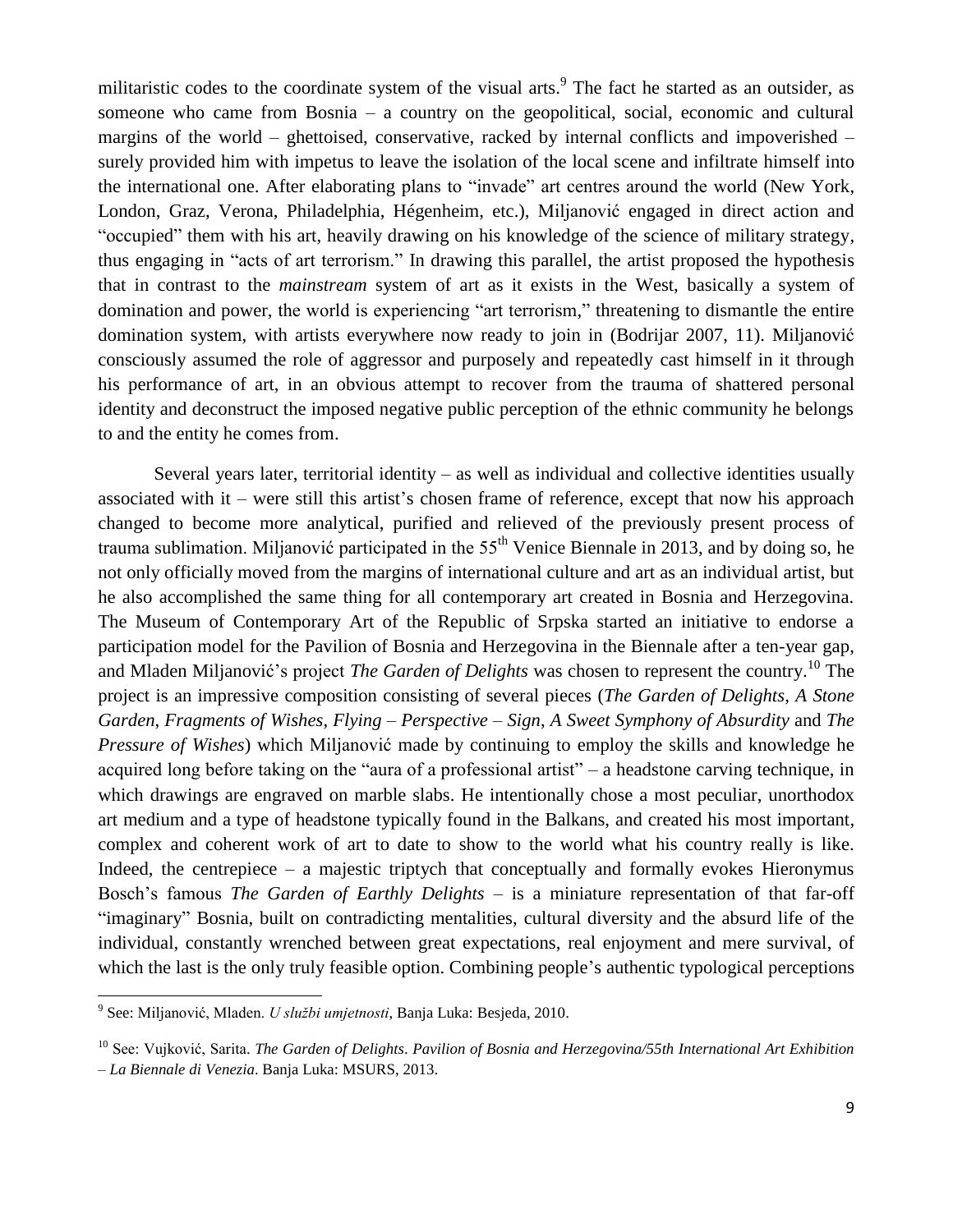and status symbols, Miljanović created a visual depository of the common man's honest wishes, whose fulfillment somehow always escapes him during his lifetime, which thus stay ungranted and are imprinted on marble as his bequest instead.

*The Imaginary Pavilion of Bosnia and Herzegovina* is a project of the **Tač.ka Group of Visual Artists**, which formed in 2007. The group gathers young artists turned to radical art and employing subversive approaches to the institutional art framework, models of development of national cultural policies and the consequences of their being unspecific, relative to the current political situation in Bosnia and Herzegovina. The project has been carried out several times since 2007 with the aim of crossing the limits set by the country's political division into entities, which has made these artists feel marginalised and unable to position themselves or build their careers outside the art system of Bosnia and Herzegovina. After the country failed to send a representative to the Venice Biennale in 2015, the Tač.ka "kept the tradition aliveˮ by building *The Imaginary Pavilion of Bosnia and Herzegovina*. It was jointly constructed by all the artists who participated in the *Ars Kozara* festival that year, in an attempt to draw attention to the fact that the country still does not have an effective mechanism for officially presenting its contemporary art in international art shows and on the international art scene.

### *In keeping with the time/Criticality/Topicality*

Several young artists trained at the Academy of Arts in Banja Luka have been very active in the field of contemporary art in the Republic of Srpska in the past few years. While still at the Academy, they proved to be very serious and ambitious about creating work that was distinctly their own (mostly video art and performances) and gave new impetus to the development of the visual arts in this part of the world. Born after the civil war and unburdened by a sense of isolation and direct experience or traumatising memories of  $it$  – the contextual framework that had a major impact on early contemporary art in Bosnia and Herzegovina in general – these artists have sought to problematise the given social reality in a time of globalism, transition and economic crisis. In their dealing with social reality, they have used a wide range of contemporary art media to explore the critical power of art, not with the goal of creating something new, but primarily to stage unique events and create unique significations, as well as exchange and interrelate them amidst the myriad chaotic objects, names and references that make up and pervade everyday life. This kind of art practice, which we may call Nicolas Bourriaud's theoretical notion of "post-production," views the domain of arts and cultural production as a depository of previously created forms and data, which authors like DJ's and web surfers use and recombine and then present, display and network as different forms, where an artwork is no longer a result of the creative process but a generator of new activities (Bourriaud 2015, 17–19).

**Mila Panić**, **Saša Tatić**, **Selma Selman**, **Ninoslav Kovačević** and **Nikola Kekerović** are young artists who built up a creative relationship of interdependance while still at the Academy of Arts, so one should hardly be surprised by their tendency to join forces and work together, which has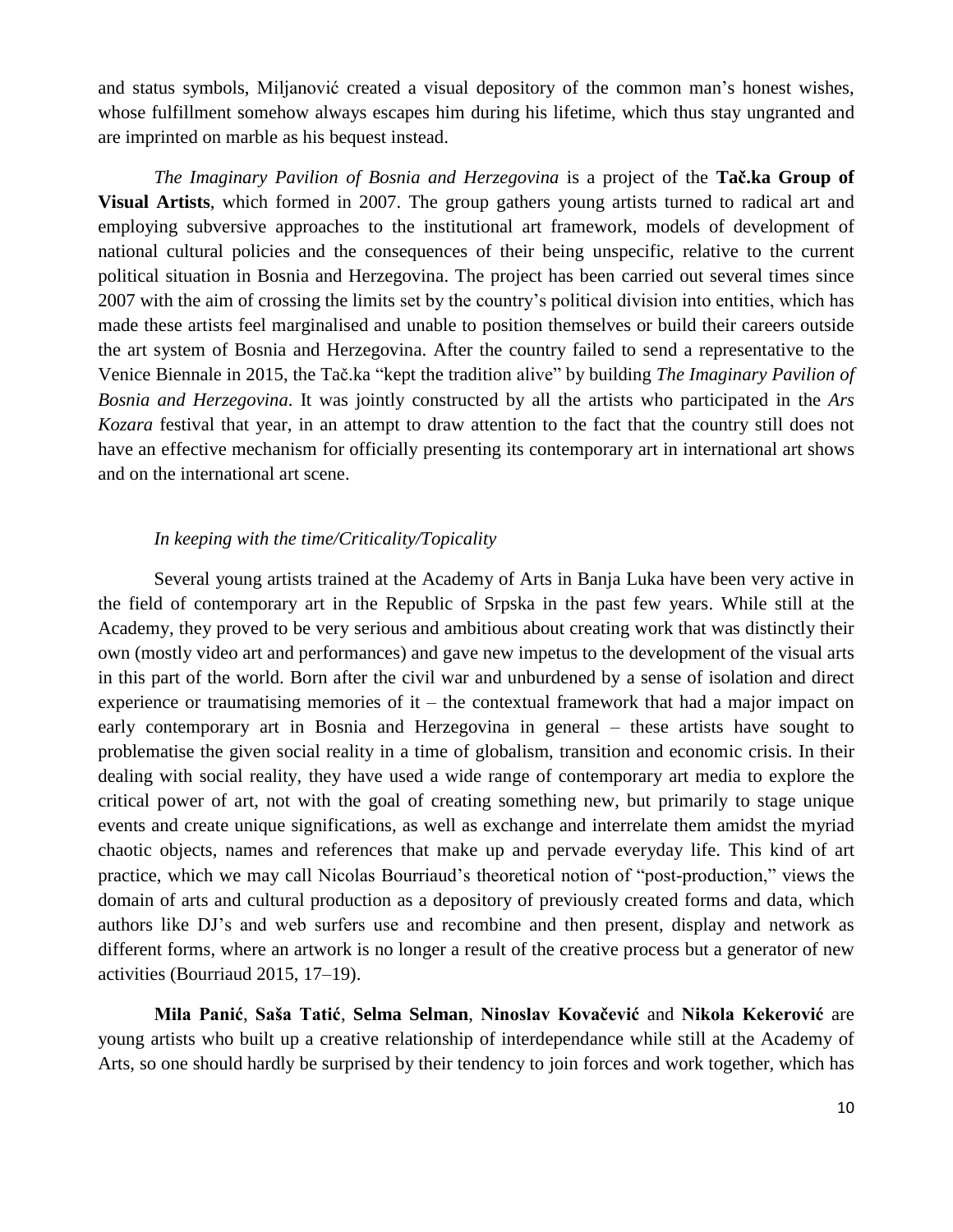so far resulted in the collaborative project *Apartment*, carried out three times since 2014. *Apartment*  focuses on devising and finding alternative ways to show contemporary art, as opposed to the tradition of having an institutional infrastructure and a network of art galleries, i.e., it is the artists' response to the serious lack of art galleries both in Banja Luka and in the country. During the event, which usually lasts one day, privately owned flats turn into venues where young and aspiring artists can show their art, distribute promotional materials and talk to the media and visitors. This project is a kind of emancipatory social activity carried out by artists in their local community that has at its heart action intended to transform the artist-curator relation, with the artist taking charge of showing a piece of art, and in this case also of "popularising" contemporary art practices, which is the primary goal of *Apartment*.

These young artists have matured while profoundly influenced by the awareness that the world of images around us has never changed quite so quickly as in the last few years, that never before have we been exposed to such a great number of different worlds of images, and that the manner of production of these images has changed so thoroughly. This situation has led to virtual reality becoming the central medium of the new "information society", with media art (videos, computer graphics and animation, the Internet and interactive art) now dominating theories of the image and the arts (Grau 2008, 11–12). According to Boris Groys, contemporary art ought to demonstrate its contemporaneity, where contemporary does not simply mean present here and now; contemporary art is a kind of art that works in unison with its era and is "friends with its time." They are temporally conditioned art practices, i.e., media practices of mass culture, meaning that contemporary also implies the kind of networking found on social networks like *Facebook*, *Youtube*, *Instagram*, etc., which become art media (Groys 2009). In other words, the artwork has infiltrated itself into media communication systems and turned into a form of media communication itself, leading to radical changes in the positions of artists and audiences. Contemporary artists can use the Internet as a place to both create and show their work, but we should bear in mind the fact that digital cameras are now widely available and highly commercial, in light of the production of photo and video materials, and that the possibility of their unlimited publication/posting on social networks has resulted in mass art production, which is the reality of today's art world, meaning that this endless creation of virtual materials using the media has now reached a point where there are practically no users who are not involved in some kind of artistic activity (Groys 2016).

One of the earliest examples of the use of social media as a proper art medium in this part of the world was the series of drawings called *Dicktator* by **Nikola Kekerović**. The artist began his work on the series in 2014, and he not only made it on the Internet, but he also posted/promoted it only on the Internet. He made digital drawings using special software installed on his *Smartphone*, which he then posted on *Instagram* and *Facebook*, where they immediately became accessible to the widest possible audience. The critical success factor for this kind of placement or publication of media content is the continuity and constancy of the given activity, both for attracting and keeping an audience, because once a product has been *uploaded*, it continues to live in the virtual world by interacting with the public through commands such as *Like*, *Share* or *Comment*. Over a certain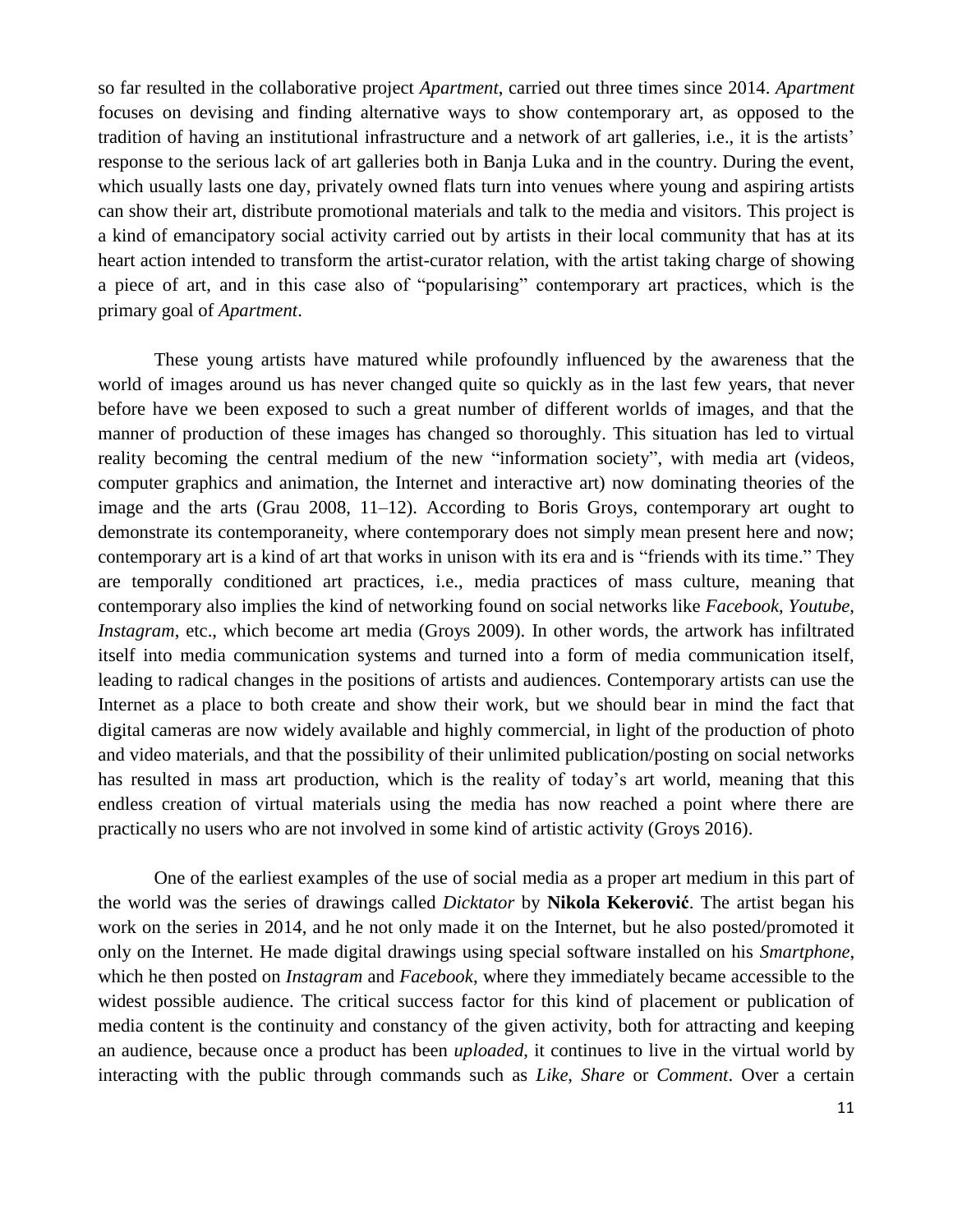period of time Kekerović uploaded and posted his drawings on social networks almost daily, and so gathered an audience, who looked forward to updates and new additions and actively commented on and shared the content. The *Dicktator* was really an imaginary figure, a phallic illustration, who/which spoke to the visitors by providing daily commentaries on a range of situations, events, characters or the latest daily social and political news; in fact, it was the artist who communicated his views and observations about the reality that surrounded him through the *Dicktator*. The drawings revolved around contrasting political messages – concise, incisive, ironic and very serious at times – and the truly witty and, relatively speaking, silly way in which they were visualised. Their minimalist linearity and terse captions are reminiscent of comic books; also, they possess the kind of spontaneity characterising common anonymous graffiti randomly written in public places. With these "nomadic drawings under work" the artist did not strive to occupy only virtual space but also galleries and museums, where he made them on walls and floors, in chalk, with markers or charcoal, on black or white backgrounds. Kekerović's art speaks a language that reveals an ambivalent attitude toward institutional(ised) art; as an individual subject, the artist is highly critical, even subversive, when it comes to the complex structures of the art system, while he can simultaneously operate inside them and according to their rules. This is best illustrated by his works *Nikola Kekerović Wins the Best Artist of South East Europe Award* (2015) and *Their Art* (2013), which successfully combine the artist's strong sense of humour and bitter irony.

The video *Point of View* and the series of photographs *Dot-Body-Dot* by artist **Saša Tatić** (2014) explore the complex interrelations between an individual's sensitive and unpredictable subjectivity and the expected or general model of social conduct. In keeping with her choices at the time when she only began working as an artist, Saša Tatić's reduced and purified style is grounded on minimalist elements; she focuses on the human body as the main material resource (eyes, nose, mouth, skin, hair, nails), which operates in her works, characterised by a peculiar, highly intimate atmosphere, as the conveyor of different accumulated meanings. The video *Point of View* is a closeup of two people's eyes. These people are two closely spaced discrete integral entities looking at one another and conversing, and as the video progresses, their subtle mutual inspection gradually gains in intensity and grows into a physical competition. Paradoxically, this extremely unnatural way two people stare at one another and cross into each other's personal space is seen by the viewer as an uncommon aestheticised scene. It operates as a symbolic intimation that a situation, person or event is sometimes best observed from a distance, as more adequate and productive than proximity, if it/he/she is to be seen well, objectively or rationally; this means one should not overlook the possibility of the existence of a great number of distinct and subjective points of view that are always present within a certain global matrix. The series of photographs *Dot-Body-Dot* documents a special kind of "skin drawings" made by the artist, who used markers to draw lines to connect beauty spots on the backs of several people, both male and female, selected as samples. This produced peculiar body maps or schemes, entirely different from person to person, showing some possible combinations in which spots can be connected on human skin to map out specific, normally invisible drawings. By doing so the artist engaged in a symbolic process of detection and loading of peculiar individual codes, i.e. unique marks characterising a person.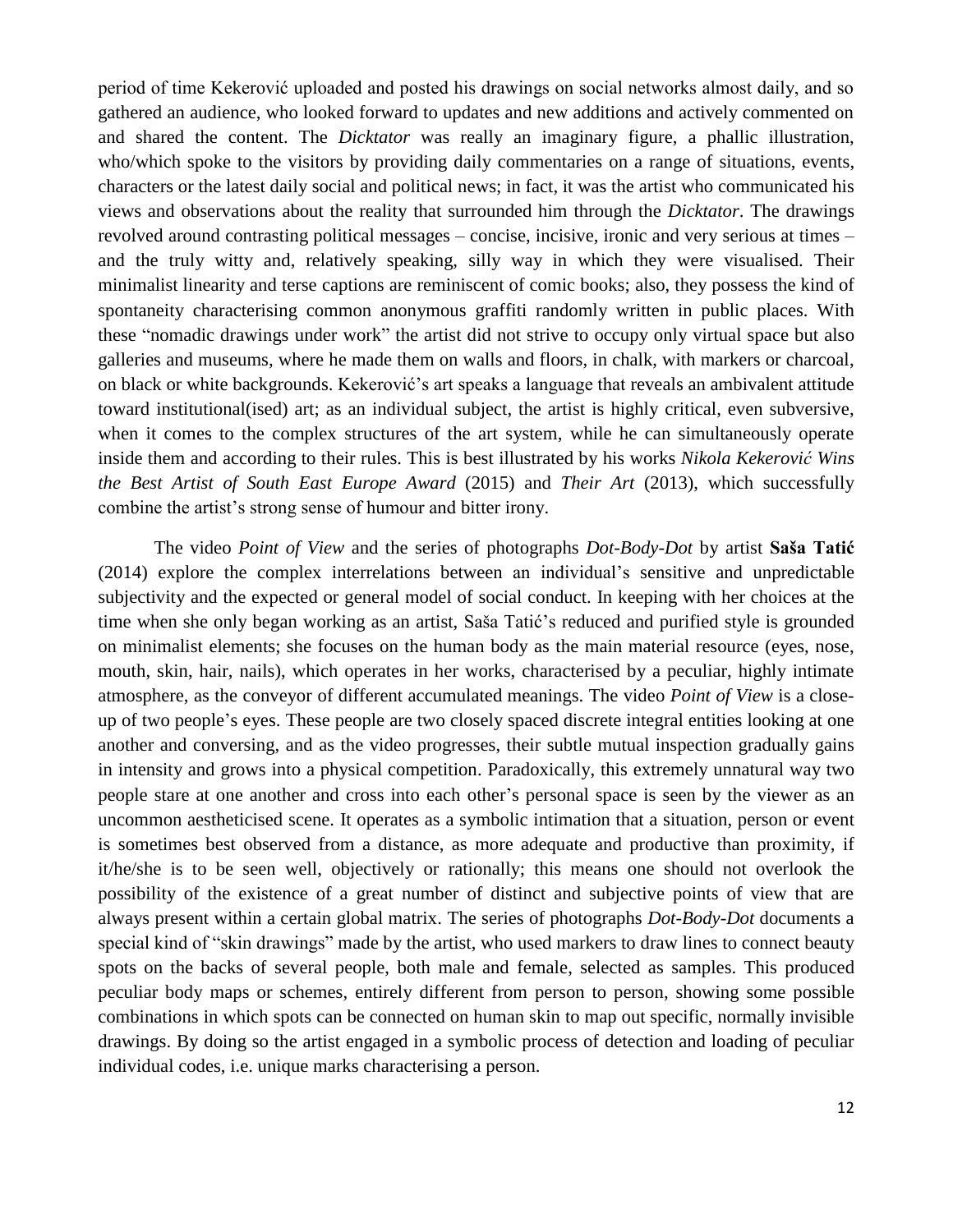The works *Happy Birthday* (2013), *If No Animal Was Roasted, There Was No Celebration* (2015) and *We Have a Wonderful Life* (2014) by **Mila Panić** illustrate an art practice in which various autobiographical micronarratives are transposed and transferred to the art domain, in a process of exteriorisation of personal memory, i.e. of one's private, intimate reminiscences. Laying bare one's personal history means working in the area of extremely intricate interrelations between the private and public spheres, because the private/personal inescapably exists in the public sphere and is part of wider cultural issues and histories, where memory does not only play a part in reconstructing the past or coming to terms with it, but is an active participant in the construction and presentation of reality. This approach typically involves using objects, photographs, video and audio materials connected with the given memory base either directly or indirectly (Gibbons 2007, 9, 15– 16, 29); Mila Panić thus took videos and photographs from her family albums and used them raw. The series of photographs called *Happy Birthday* was taken on the artist's tenth birthday, but to the viewer who does not have this information the photographs simply show the twelve steps of the process of slaughtering and roasting a pig; little Mila is seen in the background in only one of the photographs. The installation *If No Animal Was Roasted, There Was No Celebration* can be seen as a 3D sequel to and an inverted interpretation of this slightly bizarre set of photographs, as it consists of eight metal rotisserie spit rods rotating with nothing on them. Coming from a family of butchers, the artist can undoubtedly remember a lot of situations that involved preparing meat using butcher implements; however, the question is – what does this specific childhood memory mean in the new context of art? This personal evocation and recapitulation of how the artist's family celebrated her birthdays when she was a child is equally an anthropological comment on the local people's tradition and customs and the stagnation of their mentality and habits, for whom a celebration is not a celebration without the ritual of spit roasting, which both epitomises the pride and honour of those having guests and points out the existential reality of a society obsessed with the (im)possibility to subsist itself. The work *We Have a Wonderful Life* consists of photographs and extracts from VHS tapes which Mila's family received from their relatives after they emigrated to Australia in the early 2000's. The artist stumbled upon them in her family archive years later, and this freshened up her fading memories of the early underprivileged childhood she spent in Bosnia and Herzegovina after the civil war, as the country underwent transition. Back then, photos and VHS tapes helped families keep in touch – those who had stayed in the country with their relatives abroad, i.e. those who had emigrated. Such photos and tapes eventually became piles of detailed, emphatic and almost absurd photographic and video evidence of the émigrés' new, better, perfect lives far away from Bosnia and all its problems, which many people (including Mila's family) dreamt about at the end of the 1990's, trying to leave the country. The domain of personal memories as explored in this work shifts the viewer's attention to the story about the phenomenon of mass migrations of people living in war-torn countries like Bosnia and Herzegovina. In Bosnia and Herzegovina, destroyed, divided into entities and ruled by the nationalist paradigm, emigration was possible primarily for ethnically mixed families, whose precarious position was their ticket out and to one of the "promised" lands.

**Selma Selman**'s art falls along the lines of the discourse of cultural diversity policies, i.e. the new form of the intellectual awareness of talented individuals who promote and encourage, through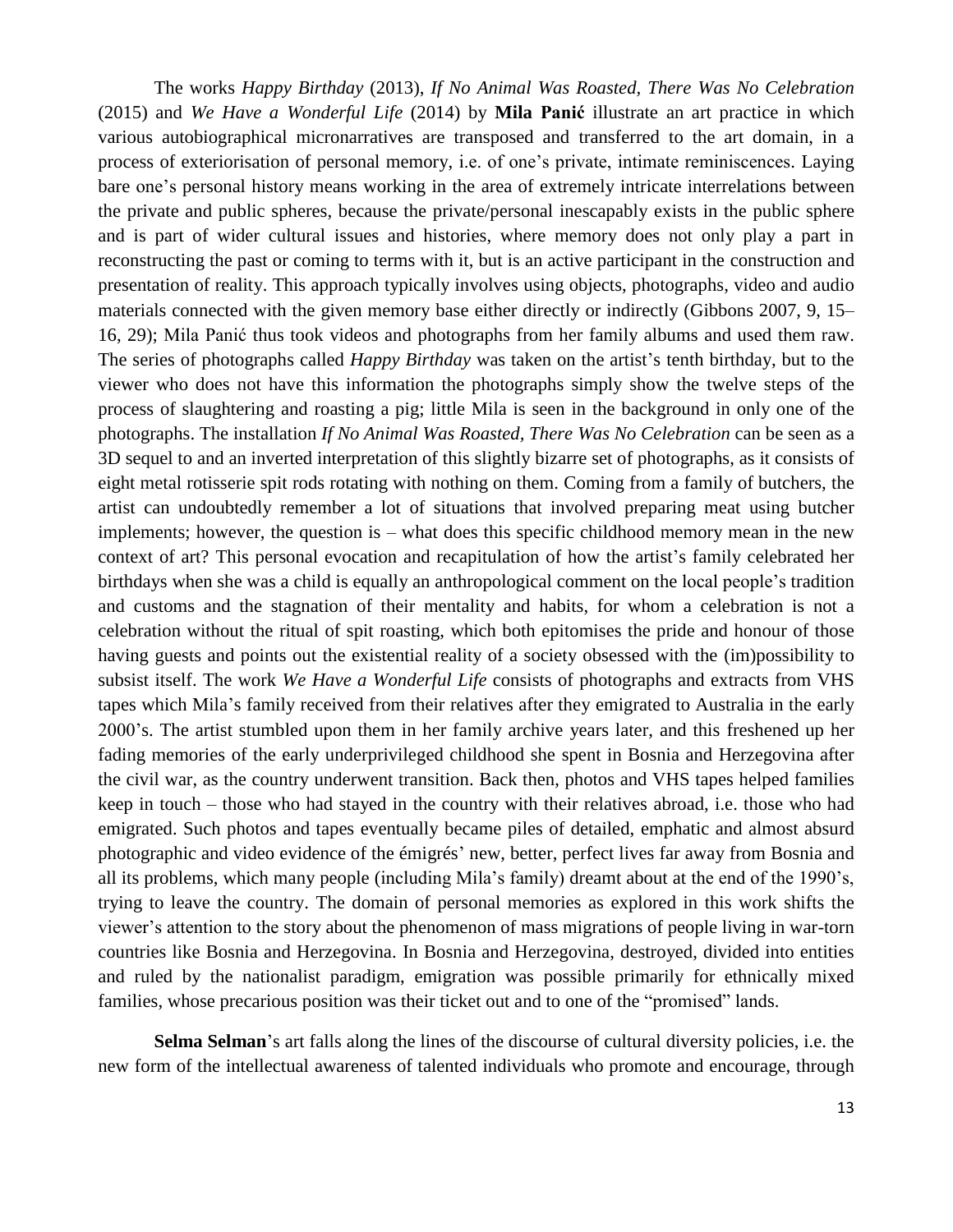their work, the demoralised, depoliticised and disorganised members of different marginalised social groups, with the aim of galvanising the masses into collective social action to spread freedom, democracy and individuality (Vest 2012, 424). She came to play the role of advocate of the new cultural diversity policy thanks to her being a Roma with a university degree, a visual artist who has held a prominent place in the local contemporary art in the last three years and whose work has been publicly recognised by art professionals and got substantial media attention, which is unique for all of Bosnia and Herzegovina. A policy of representation and contextual identity positioning is found in Selman's *Mercedes 310* (2014), created in honour of an old van, a vehicle which was the artist's family's means of subsistence for years, as they used it to collect and sell scrap metal. The van interior (understandably soiled and untidy, given the type of activity it had been used for), as the one setting where Selman most strongly remembers her childhood and growing up, is now the *mise en scène* for a new self-portrait by the artist – an independent and confident young woman in a clean white dress, whose identity self-representation rests precisely on the encounter between these two irreconcilable realities. However, she does not relinquish any of these two identities, her life being a symbiosis of the two extremes, and her works unambiguously showing her activist stance. Selman presents herself as a role model for Roma children to emulate, telling them that there is life outside the ghetto and other ways to live one's life, as recapped by her action under the slogan *Dash Off To School!* (2015). In articulating her art, Selman demystifies her ethnic group and the cultural environment she belongs to, while staying attuned to the complex dynamics of institutional power structures and the actual conditions of today's social reality, with firmly rooted perceptions and class, patriarchal and homophobic bias toward "people of colour," as well as self-degrading perceptions. She has displayed her critical sensibilities and taken an activist stance in a series of performances, actions and video installations, without suppressing her voice or uniqueness, and striven for a redefinition and revision of the meaning of the terms "mainstream," "margin," "heterogeneity" and "otherness" (Vest 2012, 424). In a video titled *16,000 pieces* (2014) she shows a conversation about money – the key survival factor – between the male members of her family, which grows into a fierce row, without their reaching a resolution or a conclusion as to who is right. The artist filmed her family in the confines of their home, incorporating the spontaneous, everyday reality of the life of a Roma family in its crudest form in contemporary art, or rather, making it art. While it is the comic aspect of the situation filmed, with its witty exchanges and retorts, that will draw one's attention before all else, the concept underlying the video problematises and distinguishes between seeing "Gypsies as a cultural phenomenon" and understanding "the social and political fate of being a Gypsy" (Buden 2004, 28).

### *The Contemporary Thesaurus, or on the continued existence of a contemporary art scene*

*The Contemporary Thesaurus* delved into the contemporary art created in the Republic of Srpska after 2000 with the aim of probing its conceptual foundations and precisely locating its contextual matrices. The selection of several most important, referential and recent art phenomena (without the intention of denying the existence of other phenomena or belittling their importance),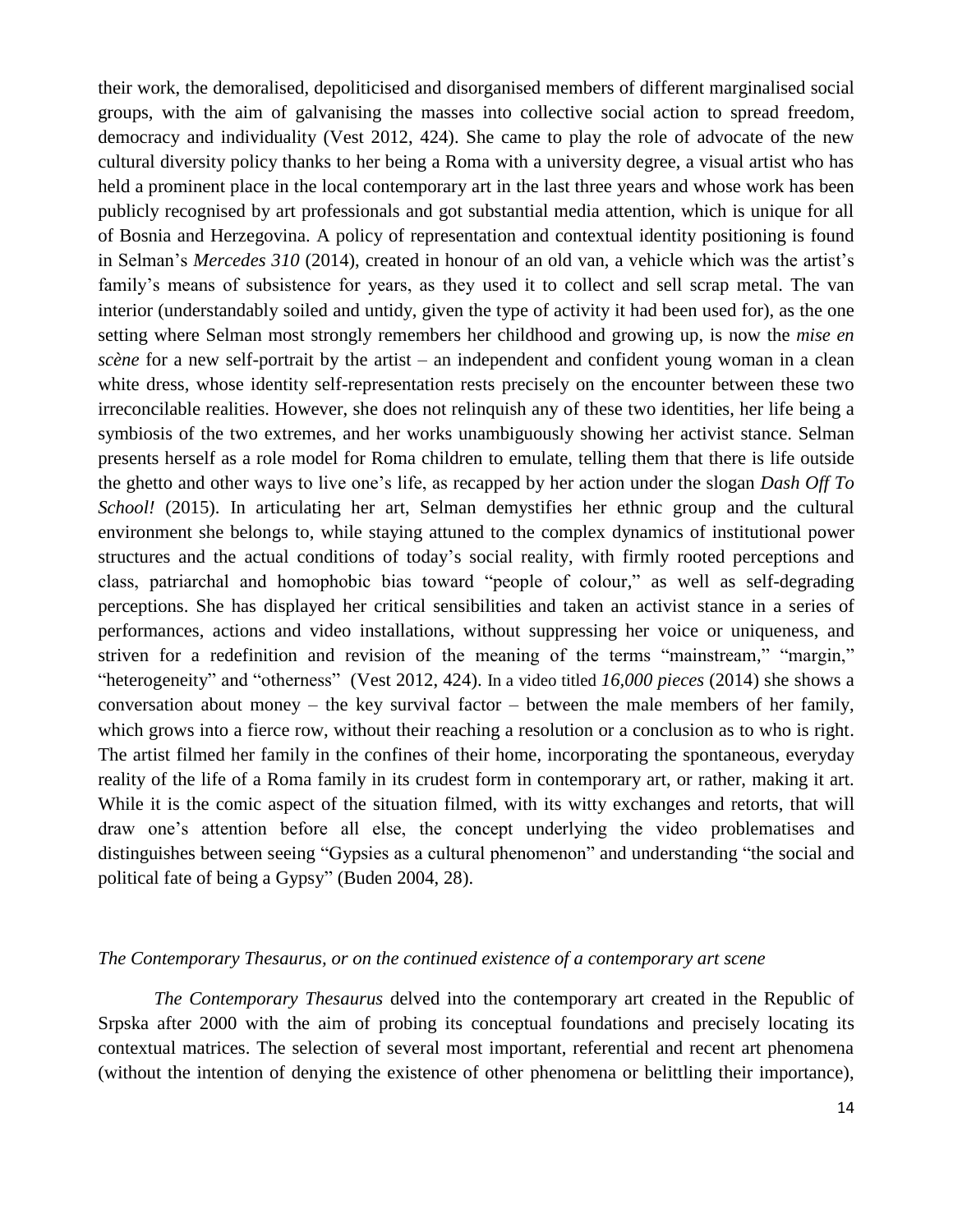their interpretation and profiling in keeping with contemporary art theories also allowed their categorisation into ideational and contextual sets, which provided potential models for reading the work of each artist individually. These distinct oeuvres have been recognised as the core of active development processes, so this exhibition, a sort of contemporary thesaurus, was intended to index and map the contemporary art scene in the Republic of Srpska by going back to its formative stage, screening it as it is today, and possibly predicting its future. Generations of young artists have now followed one after another in the Republic of Srpska, and they are not only trained at the art academies in Banja Luka and Trebinje, but are ever more enthusiastic and determined to continue school abroad and also stay attuned to the newest trends in international arts. These tendencies are seen by art theorists as vital prerequisites for keeping the locally made contemporary art fluid, heterogeneous and dynamic, in stubborn opposition to the stagnation of the socio-political system that has yielded it and in which it has survived for more than a decade.

#### **Literature:**

Bart, Rolan. *Svetla komora. Beleška o fotografiji*. Beograd: Kulturni centar Beograda, 2011.

Bauman, Zygmunt. *Identitet: razgovori s Benedettom Vecchijem*. Zagreb: Naklada Pelago, 2009.

Blaţević, Dunja, Sarita Vujković i Nebojša Milenković. *Međuprostor/Interspace*. Banja Luka: MSURS, 2007.

Bodrijar, Žan. *Duh terorizma*. Beograd: Arhipelag, 2007.

Bourriaud, Nicolas. *Postproduction – Culture as Screenplay: how art reprograms the world*. New York: Lucas&Sternberg, 2005.

Buden, Boris. "Neću da budem balkanac u dotiranom filmu" in *Još uvek bez naziva/Jugoslovenski bijenale mladih u Vršcu 2004*, editor Jelena Vesić, 26–30. Beograd: Centar za savremenu umetnost – Beograd, 2004.

Bulatović, Dragan. *Od trezora do tezaurusa. Teorija i metodologija izgradnje tezaurusa baštinjenja*. Beograd: Centar za muzeologiju i heritologiju Filozofskog fakulteta Univerziteta u Beogradu, 2015.

Burio, Nikolas. *Relaciona estetika*. (documents.tips/documents/nikolas-burio-relaciona-estetika.html, Date of access: 2 January 2016).

Vest, Kornel. "Nova kulturna politika različitosti" in *Studije kulture*, editor Jelena Đorđević, 423–435, Beograd: Službeni glasnik, 2012.

Vujković, Sarita. *The Garden of Delights*. *Pavilion of Bosnia and Herzegovina/55th International Art Exhibition – La Biennale di Venezia*. Banja Luka: MSURS, 2013.

Vukičević, Žana. "Art as the Result of Society's Transformation. An Overview of Contemporary Visual Arts in the Republic of Srpska" in *Criticize This!*, 2012 [\(http://www.criticizethis.org/wp](http://www.criticizethis.org/wp-content/uploads/2013/01/CriticizeTHIS-publikacija-eseji-final.pdf)[content/uploads/2013/01/CriticizeTHIS-publikacija-eseji-final.pdf,](http://www.criticizethis.org/wp-content/uploads/2013/01/CriticizeTHIS-publikacija-eseji-final.pdf) Date of access: 25 December 2015).